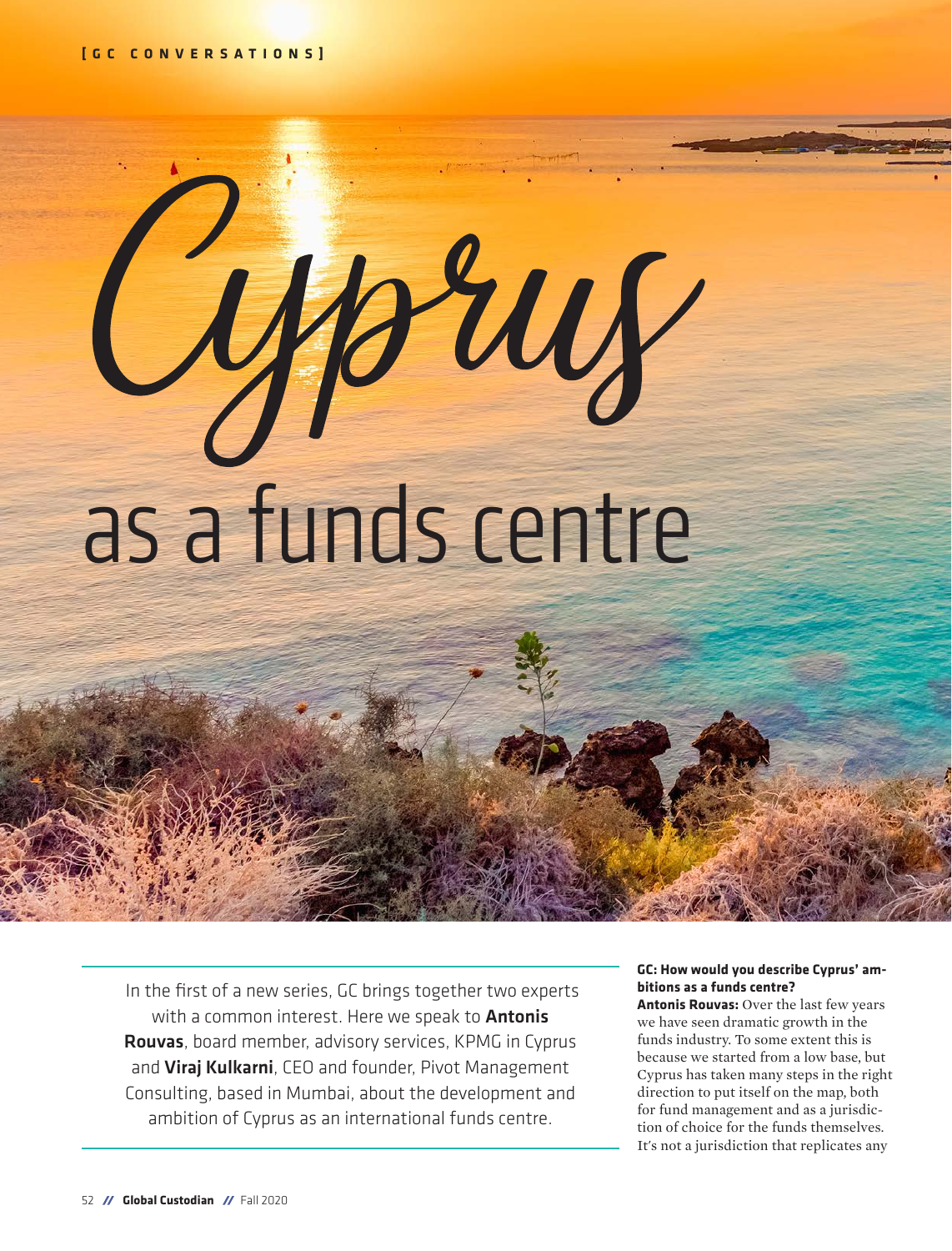

other; it stands on its own. It's actually a hybrid between a number of jurisdictions. Let me clarify that Cyprus is not an offshore jurisdiction. It is onshore. As part of the EU, we have adopted all of its laws and regulations and have implemented a number of other specific laws and regulations to make Cyprus a very efficient jurisdiction. It has becoming the choice for a number of specific strategies.

### **GC: Viraj, with your headquarters in Mumbai, you're outside the EU. What is it that first attracted you to Cyprus and has your perception evolved since you first got involved there?**

**Viraj:** It's a really interesting question. Over the last few years, Cyprus has recorded some astounding growth. The perception that prevailed in the minds of people regarding the issues of 2013 has gone. Last year when we decided to set up our subsidiary company there, the decision drew on the fact that there was extremely good local talent, very professional. There was also a body, CIFA, which represented the fund management industry. The regulatory network was very good. We felt it created the necessary ambience for funds to feel secure coming through or into Cyprus. So, the regulatory framework is good, the KYC is strong. It's an EU country, it's a very competitive. The skillsets of people are